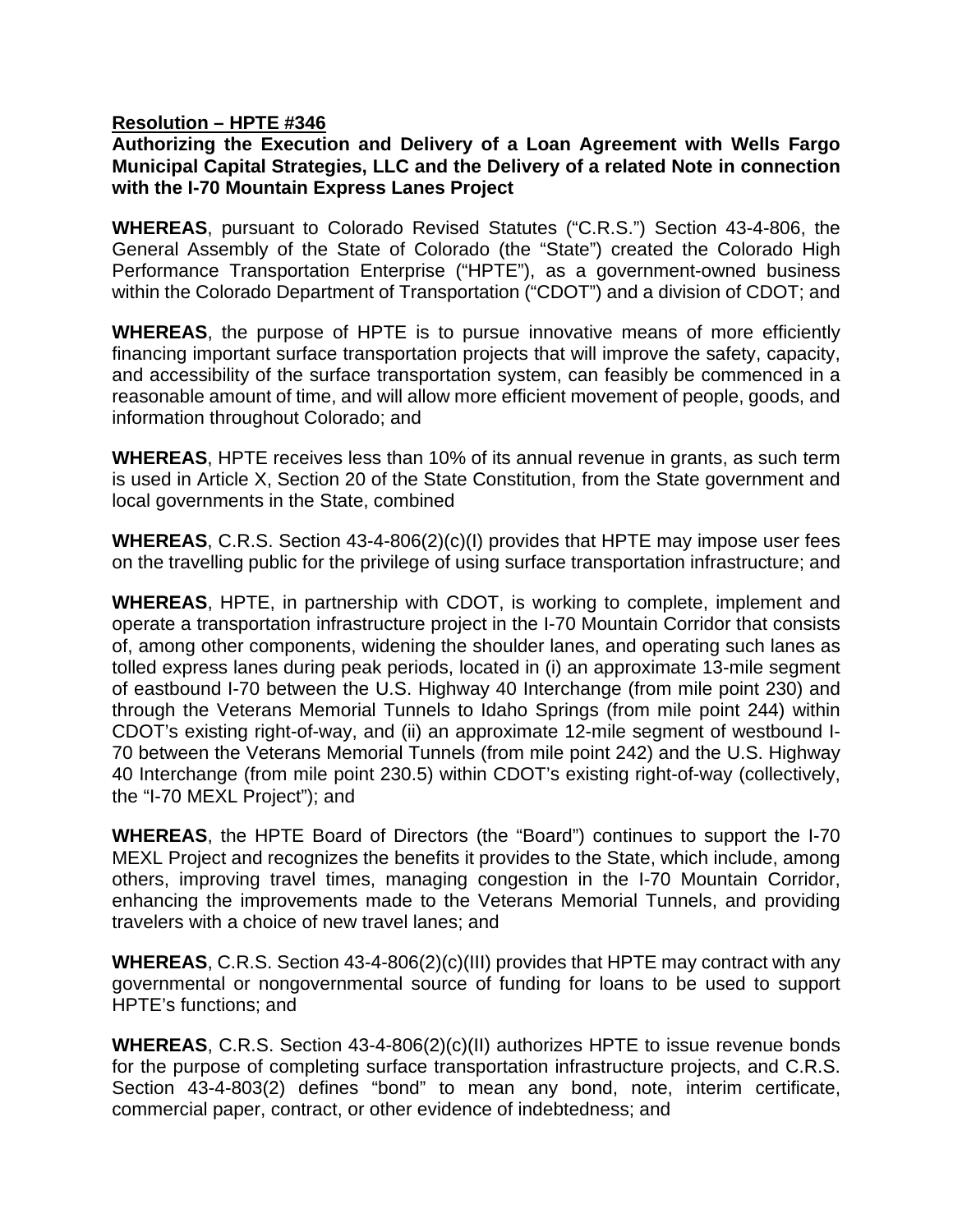**WHEREAS**, in 2014, HPTE entered into a loan agreement ("2014 Loan Agreement") with Banc of America Preferred Funding Corporation (the "2014 Lender") pursuant to which the 2014 Lender made a loan to HPTE in the principal amount of \$25,000,000 ("2014 Loan"), the proceeds of which were used to fund a portion of the eastbound segment of the I-70 MEXL Project (referred to in the 2014 Loan Agreement as the I-70 Peak Period Shoulder Lane Project) and pay other lawful expenses and costs related thereto; and

**WHEREAS**, at the time HPTE entered into the 2014 Loan Agreement, it issued its Colorado High Performance Transportation Enterprise Toll Revenue Note (I-70 West Peak Period Shoulder Lanes Projects), Series 2014 (the "2014 Note") to the 2014 Lender, which evidences HPTE's obligation to pay the 2014 Lender the principal of and interest on the 2014 Loan and such other amounts due and payable by HPTE under the 2014 Loan Agreement; and

**WHEREAS**, HPTE has determined that it is necessary, desirable and in the best interest of HPTE to prepay the 2014 Note (and the related 2014 Loan); and

**WHEREAS**, HPTE recently conducted a solicitation process to request interest from commercial lenders to provide a loan to HPTE, the proceeds of which would be used to prepay the 2014 Note (and the related 2014 Loan), among other uses, and pursuant to that process, Wells Fargo Bank, National Association (including its wholly owned subsidiary Wells Fargo Municipal Capital Strategies, LLC) was selected as the preferred lender; and

**WHEREAS**, Wells Fargo Municipal Capital Strategies, LLC (a wholly owned subsidiary of Wells Fargo Bank, National Association) (the "2021 Lender") will make a loan to HPTE in a principal amount not to exceed \$27 million (the "2021 Loan") pursuant to a loan agreement (the "2021 Loan Agreement") to be entered into between HPTE and the 2021 Lender, to (i) prepay the 2014 Note (and the related 2014 Loan), and (ii) pay certain costs associated with entering into the 2021 Loan Agreement; and

**WHEREAS**, in connection with the 2021 Loan, HPTE will issue, and deliver to the 2021 Lender, its Colorado High Performance Transportation Enterprise Toll Revenue Note (I-70 Mountain Express Lanes Project), Series 2021, in a principal amount not to exceed \$27 million (the "2021 Note"), which will evidence HPTE's obligation to pay the 2021 Lender the principal of and interest on the 2021 Loan and such other amounts due and payable by HPTE under the 2021 Loan Agreement; and

**WHEREAS**, the 2021 Note (and the related 2021 Loan) will be payable from and secured by a pledge of, on a first lien basis, the user-fee revenues to be collected by HPTE from the I-70 MEXL Project (net of any toll collection expenses), as further detailed in the 2021 Loan Agreement, and certain funds and accounts established pursuant to the 2021 Loan Agreement and certain other amounts as described in the 2021 Loan Agreement; and

**WHEREAS**, there is on file with the Board forms of the following documents:

(a) the 2021 Loan Agreement; and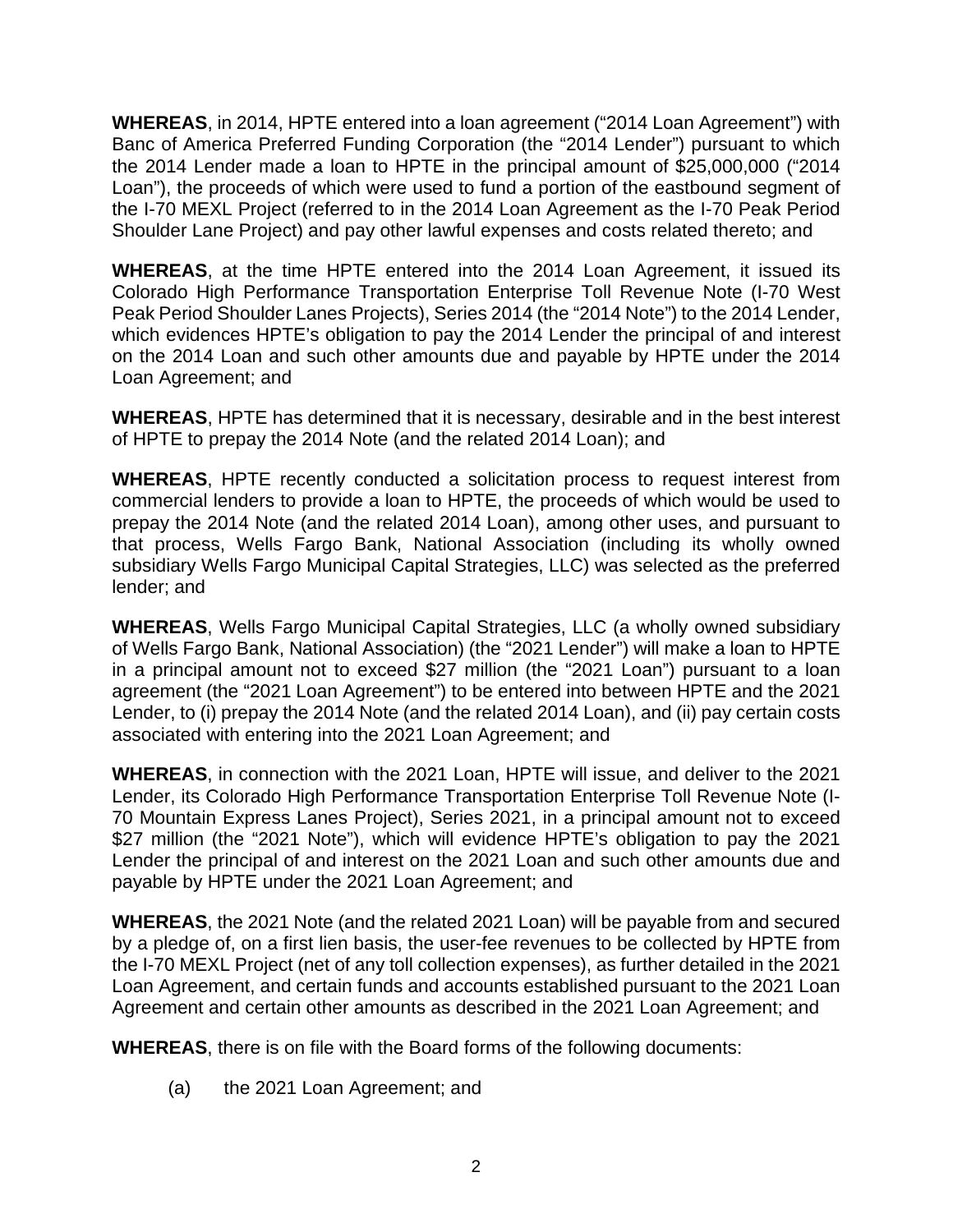(b) the 2021 Note; and

**WHEREAS**, the Board desires to (i) approve the prepayment of the 2014 Note (and the related 2014 Loan), and the payment of certain costs associated with entering into the 2021 Loan Agreement, and (ii) authorize and approve the execution, delivery and issuance (as applicable) of the 2021 Loan Agreement and the 2021 Note; and

**NOW THEREFORE BE IT RESOLVED**, all actions not inconsistent with the provisions of this Resolution heretofore taken by any HPTE staff members or the Director of HPTE (the "HPTE Director") and the efforts of HPTE directed toward the completion of the I-70 MEXL Project, the prepayment of the 2014 Note (and the related 2014 Loan), the 2021 Loan Agreement, the 2021 Note, and all transactions contemplated in connection therewith, including, without limitation, the preparation and transmittal of all required notices, all supporting documentation with respect to the 2021 Loan, the 2021 Loan Agreement, and the 2021 Note shall be, and the same hereby are, ratified, approved and confirmed.

**BE IT FURTHER RESOLVED**, the Board hereby finds and determines that it is necessary, desirable and in the best interest of HPTE to (i) prepay the 2014 Note (and the related 2014 Loan), and (ii) pay other lawful expenses and costs related thereto.

**BE IT FURTHER RESOLVED**, the Board hereby approves the incurrence of the 2021 Loan and the issuance of the 2021 Note for the purposes described in this Resolution, provided that (i) the initial interest rate charged on the 2021 Loan and the 2021 Note pursuant to the terms of the 2021 Loan Agreement does not exceed 2.00%, provided that such interest rate may increase under certain circumstance as provided in the 2021 Loan Agreement; and (ii) the principal amount of the 2021 Loan and the 2021 Note does not exceed \$27 million.

**BE IT FURTHER RESOLVED**, in addition to the principal of and interest on the 2021 Loan and the 2021 Note, the Board hereby approves the payment by HPTE of the other loan obligations as described in the 2021 Loan Agreement.

**BE IT FURTHER RESOLVED**, the Board hereby approves in all respects the 2021 Loan Agreement and the 2021 Note in substantially the respective forms filed with the Board prior to the meeting of the Board at which this Resolution is adopted, and authorizes and directs the HPTE Director to execute and deliver the 2021 Loan Agreement and the 2021 Note on behalf of HPTE, in substantially the respective forms filed with the Board prior to the meeting of the Board at which this Resolution is adopted, with such changes therein and additions thereto, not inconsistent with this Resolution, as are approved by the HPTE Director (whose signature thereon shall constitute conclusive evidence of such approval).

**BE IT FURTHER RESOLVED**, pursuant to and in accordance with the Constitution and laws of the State, including particularly C.R.S. Section 43-4-806 and the Supplemental Public Securities Act, C.R.S. Section 11-57-201, *et seq*. (the "Supplemental Public Securities Act"), the Board hereby approves and authorizes the execution of the 2021 Note by HPTE to evidence the payment obligations of HPTE under the 2021 Loan Agreement, but only from the collateral pledged therefor pursuant to the 2021 Loan